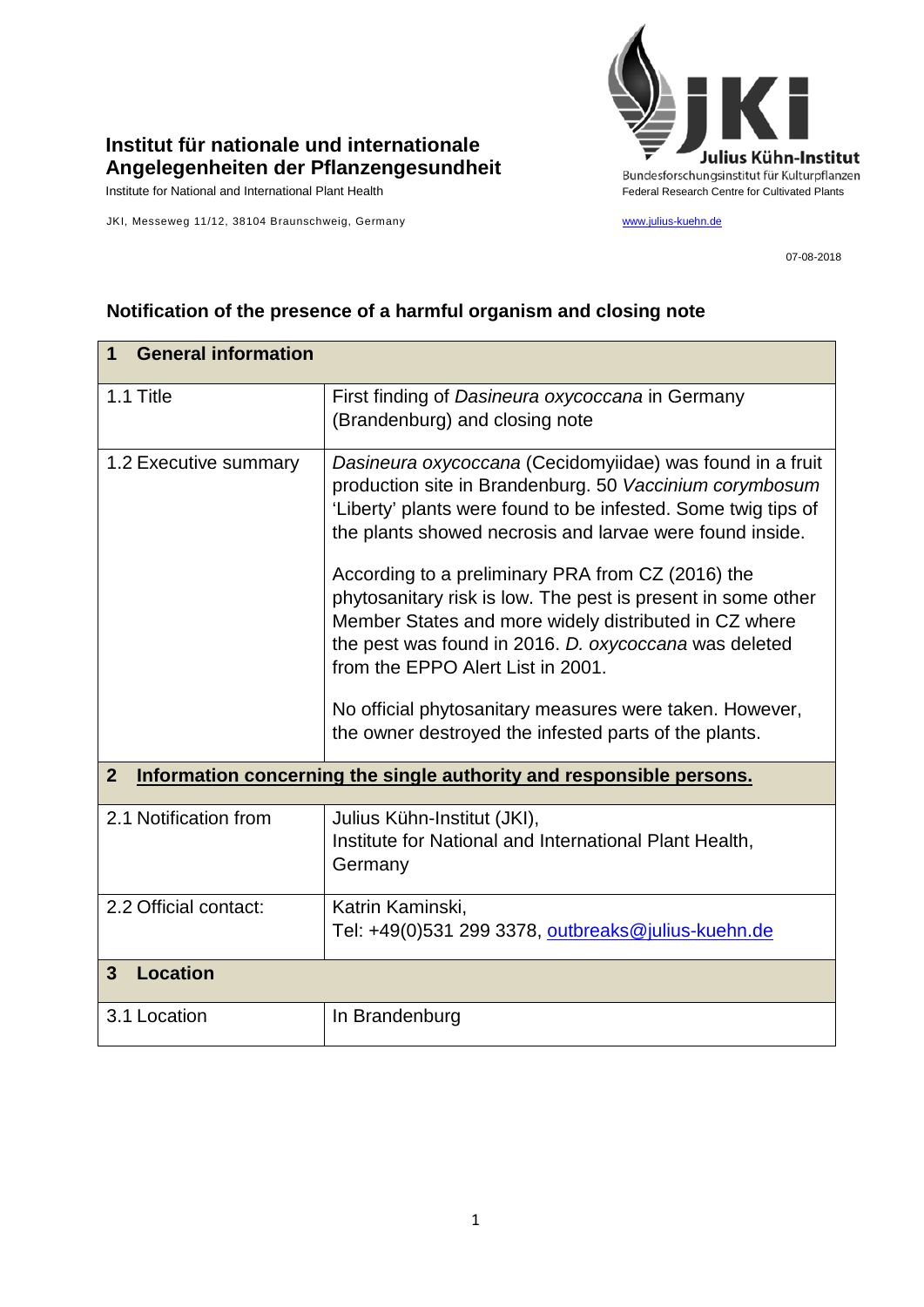| Reason of the notification and the pest status<br>4                                                                                      |                                                                                                  |
|------------------------------------------------------------------------------------------------------------------------------------------|--------------------------------------------------------------------------------------------------|
| 4.1 First finding in Germany or in the<br>area                                                                                           | First confirmed presence of the harmful<br>organism in the territory of Germany                  |
| 4.2 Pest status of the area where the<br>harmful organism has been<br>found present, after the official<br>confirmation.                 | Present, in specific parts of the area where<br>host plants are grown                            |
| 4.3 Pest status in Germany before<br>the official confirmation of the<br>presence, or suspected<br>presence, of the harmful<br>organism. | Absent, pest records unreliable                                                                  |
| 4.4 Pest status in Germany after the<br>official confirmation of the<br>presence of the harmful<br>organism.                             | Present, only in some parts of Germany                                                           |
| Finding, sampling, testing and confirmation of the harmful organism.<br>5                                                                |                                                                                                  |
| 5.1 How the presence or<br>appearance of the harmful<br>organism was found.                                                              | Phytosanitary inspection of any type: The<br>pest was found in general monitoring<br>activities. |
| 5.2 Date of finding:                                                                                                                     | 03.08.2017                                                                                       |
| 5.3 Sampling for laboratory analysis.                                                                                                    | 03.08.2017                                                                                       |
| 5.4 Diagnostic method                                                                                                                    | <b>DNA Sequencing</b>                                                                            |
| 5.5 Date of official confirmation of<br>the harmful organism's identity.                                                                 | 24.08.2017                                                                                       |
| Infested area, and the severity and source of the outbreak in that area.<br>6                                                            |                                                                                                  |
| 6.1 Size and delimitation of the<br>infested area.                                                                                       | 1 ha                                                                                             |
| 6.2 Characteristics of the infested<br>area and its vicinity.                                                                            | Open air – production area: field (plant<br>already planted, not to be reproduced or<br>moved)   |
| 6.3 Host plants in the infested area<br>and its vicinity                                                                                 | Vaccinium corymbosum (2 ha in total<br>including the infested plants)                            |